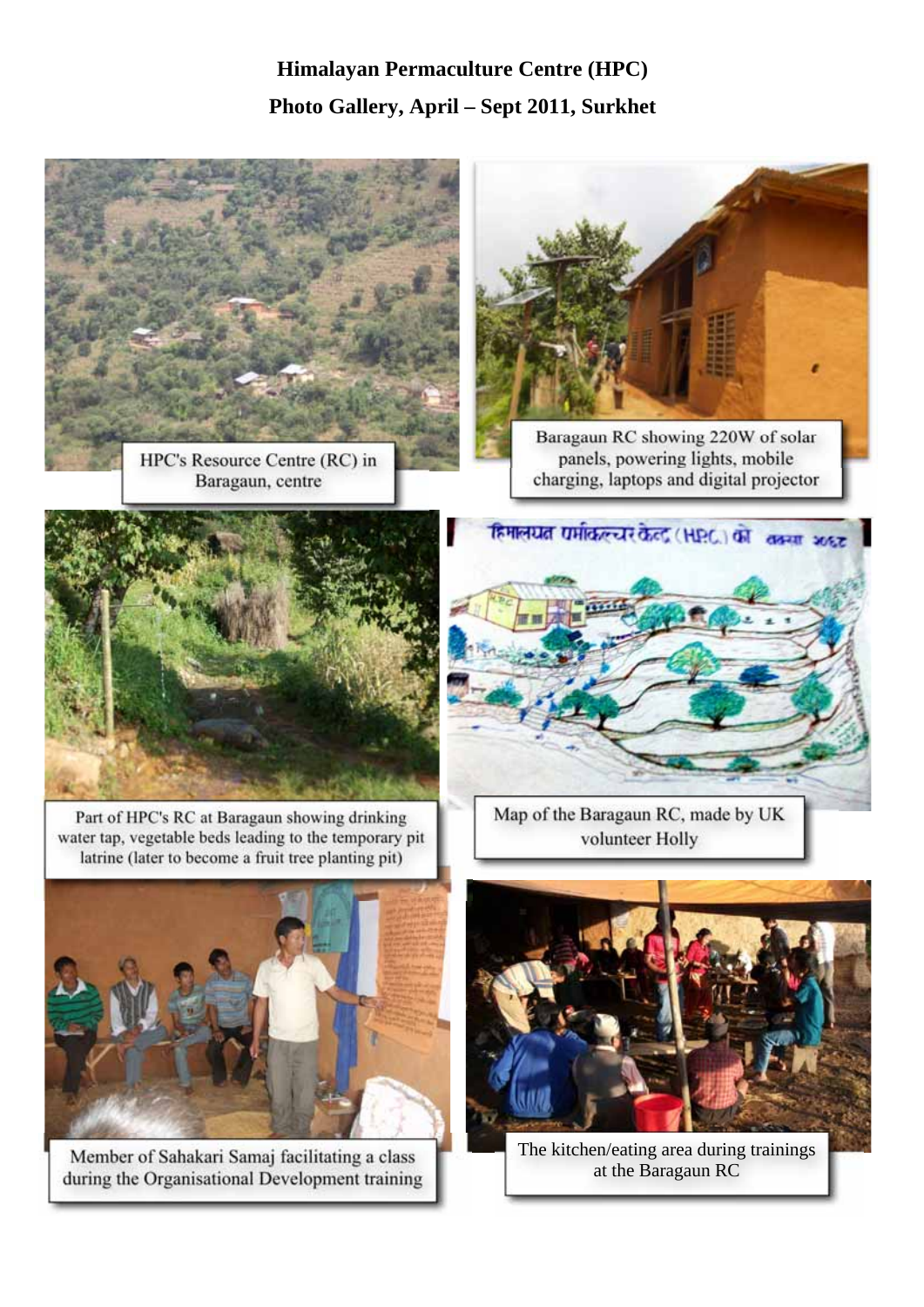

Village group representatives have been trained in basic PRA analysis, involving creating community base maps



Participants on the Women's Health Training (WHT) held at the Baragaun RC.



The primary school at Baragaun – HPC has provided furniture here and has stated to establish seedlings as part of a school design



The WHT is interactive and fun. Here, participants practice yoga and relaxation



Purna has also made a nursery of walnut rootstock for later grafting, a high value crop





Elsewhere he has established Napier grass on terrace edges for more fodder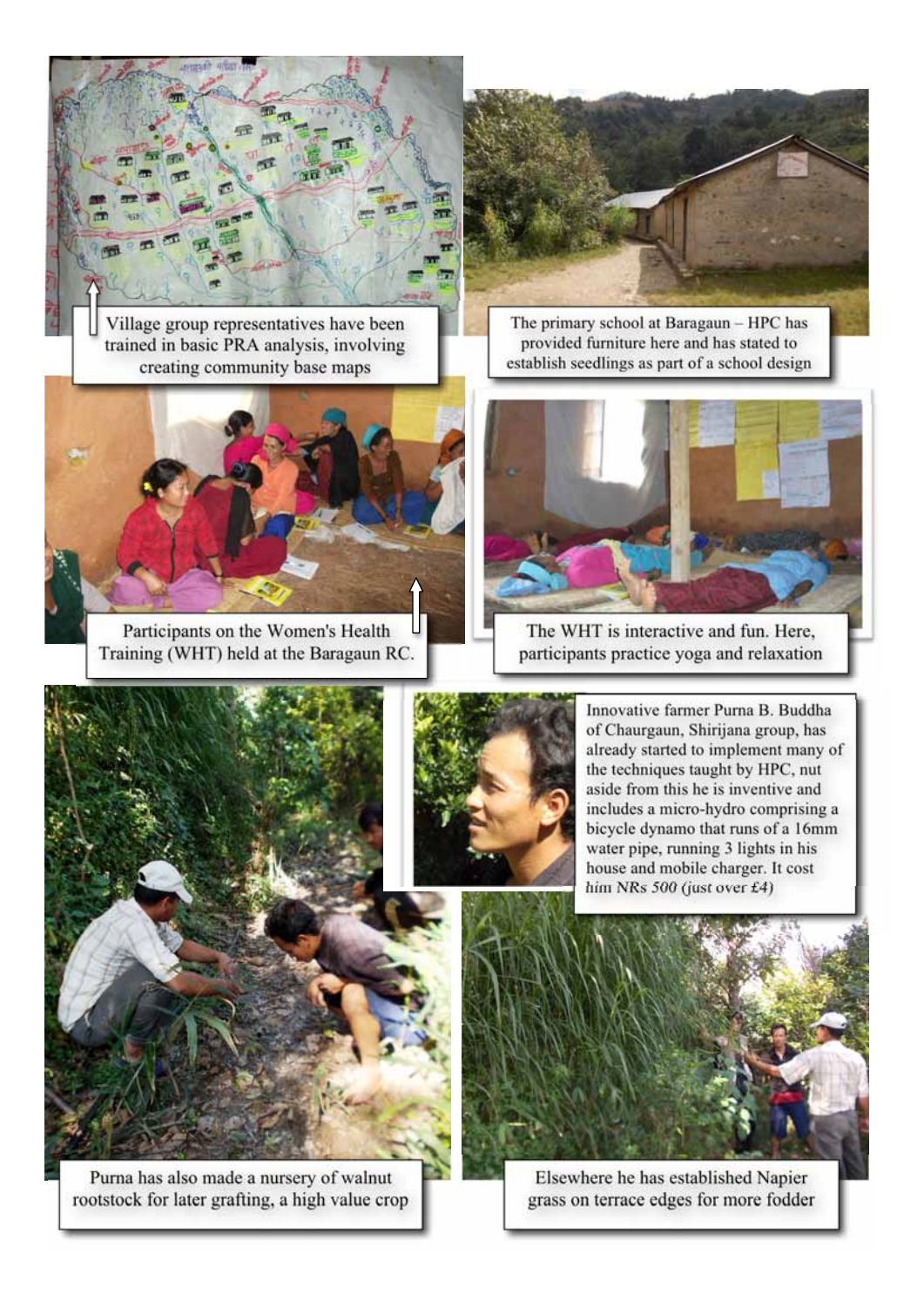He has started to establish agroforestry systems on his crop land, starting here with lemon grass, mulberry and orange seedlings planted along with soya bean on the terrace edge



A sweepings pit in Chaurgaun, Sirijana group – here debris is collected to make compost from an otherwise waste resource



simple structures to dry out washed utensils, keeping them off the ground and away from dogs and chickens



storey to the drying rack It's a good sign when innovators start to improve what was originally taught or demonstrated to them – here adding an extra



A simple but effective improvement to compost making, the poles leave holes that aerate the heap leading to faster breakdown

Shanti group members have made this hut to hold their meetings in. Sirijana group (Chaurgaun village) have also made a similar hut

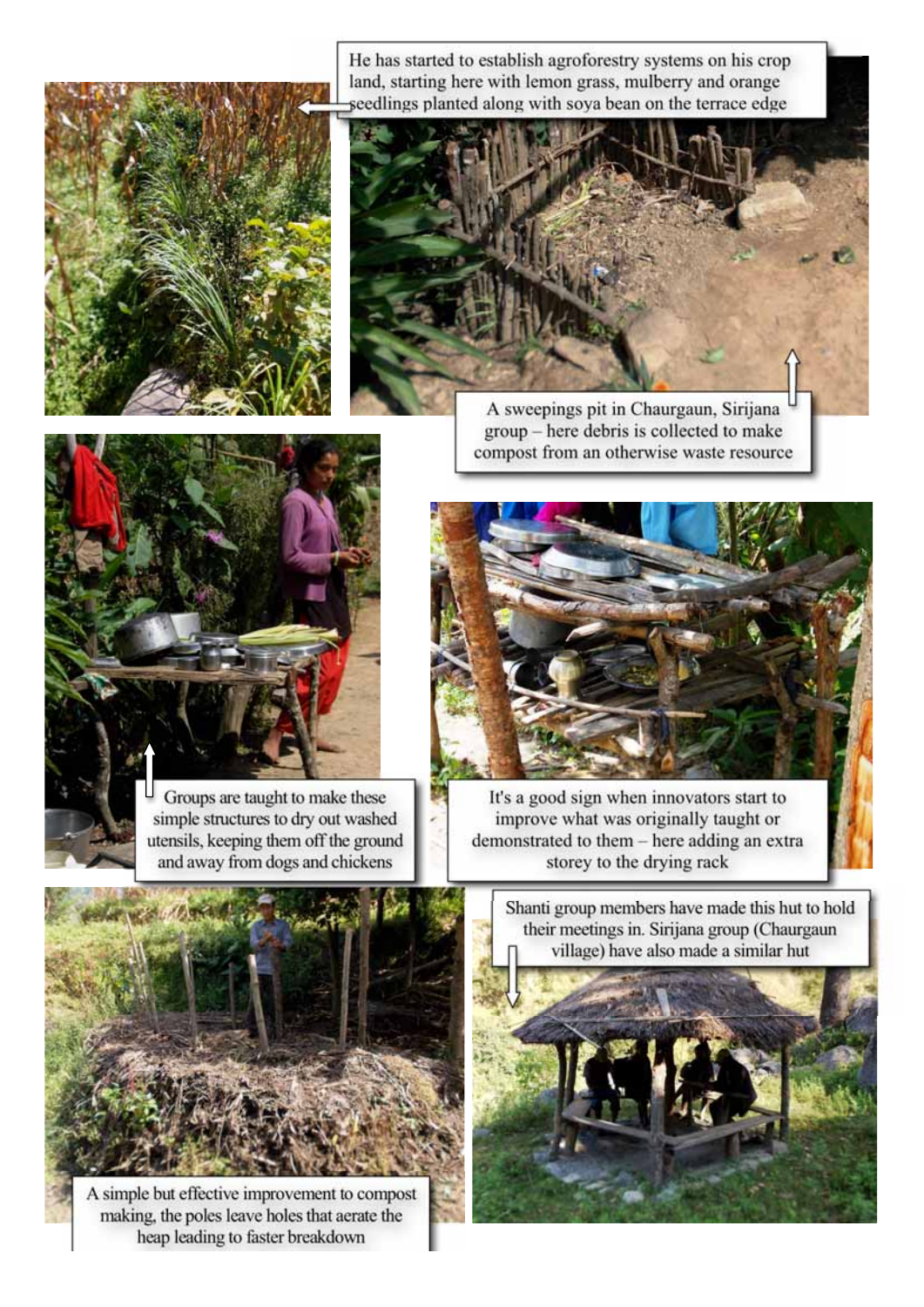

A newly fenced kitchen garden of Shanti group, Sal Khardka village (with washing up and drying stand strategically placed to use for irrigating vegetables)

> This member of Shanti group has innovatively made his pit toilet using *sisal* leaves to help keep the rain out.



Spearheading HPC's SRI program is innovative farmer Man B. Buddha (below) of Pragatishil group, Kaltakura village Farmers from Shanti group visit Man Bahadur's SRI plot to observe and understand. They commit to trying SRI in their paddy next year.



SRI can be judged by looking at traditional paddy – here 2-3 seedlings (each from 1 seed) planted together have not significantly tillered....





 …. compared with this SRI plot in a neighbouring field, that has up to **30** tillers growing from a single seed sown at wider spacing and only periodically flooded. Farmers counted the grains on SRI – 20 tillers with average 288 grains each